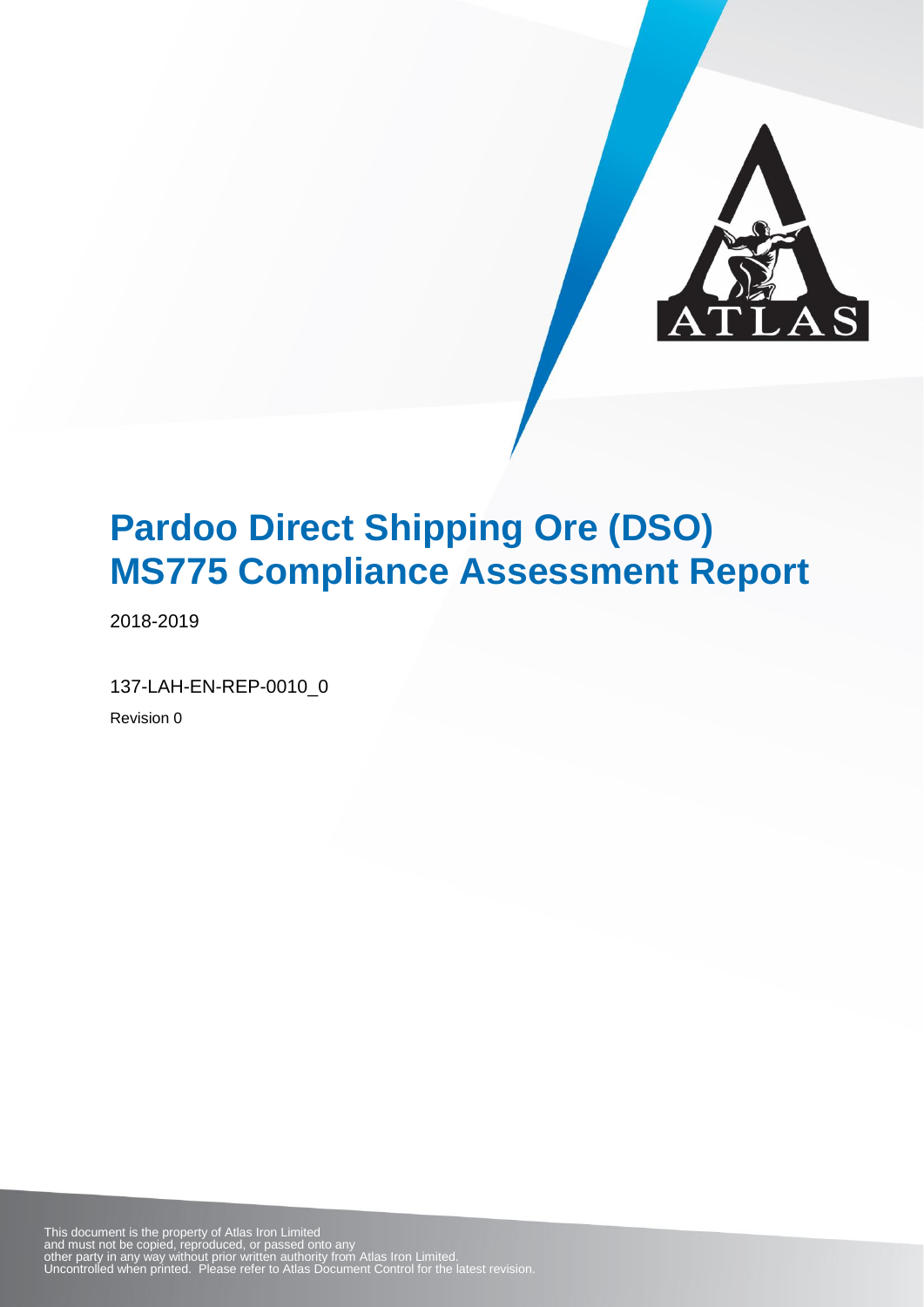Document No 137-LAH-EN-REP-0010\_0 Revision 0 Date 14/10/2019



## Authorisation

| Rev | Reason for Issue | Prepared    | Checked     | Authorised | Date       |
|-----|------------------|-------------|-------------|------------|------------|
|     | Required         | T.Sprenkels | M.Goggin    | M.Goggin   | 14/10/2019 |
|     |                  | Mexproduls  | Mexproducts |            |            |

*Signatures are required for Revision 0 and above*

© Atlas Iron Limited

Atlas Iron Limited PO Box 7071 Cloisters Square Perth WA 6850 Australia T: + 61 8 6228 8000 F: + 61 8 6228 8999 E: atlas@atlasiron.com.au W: www.atlasiron.com.au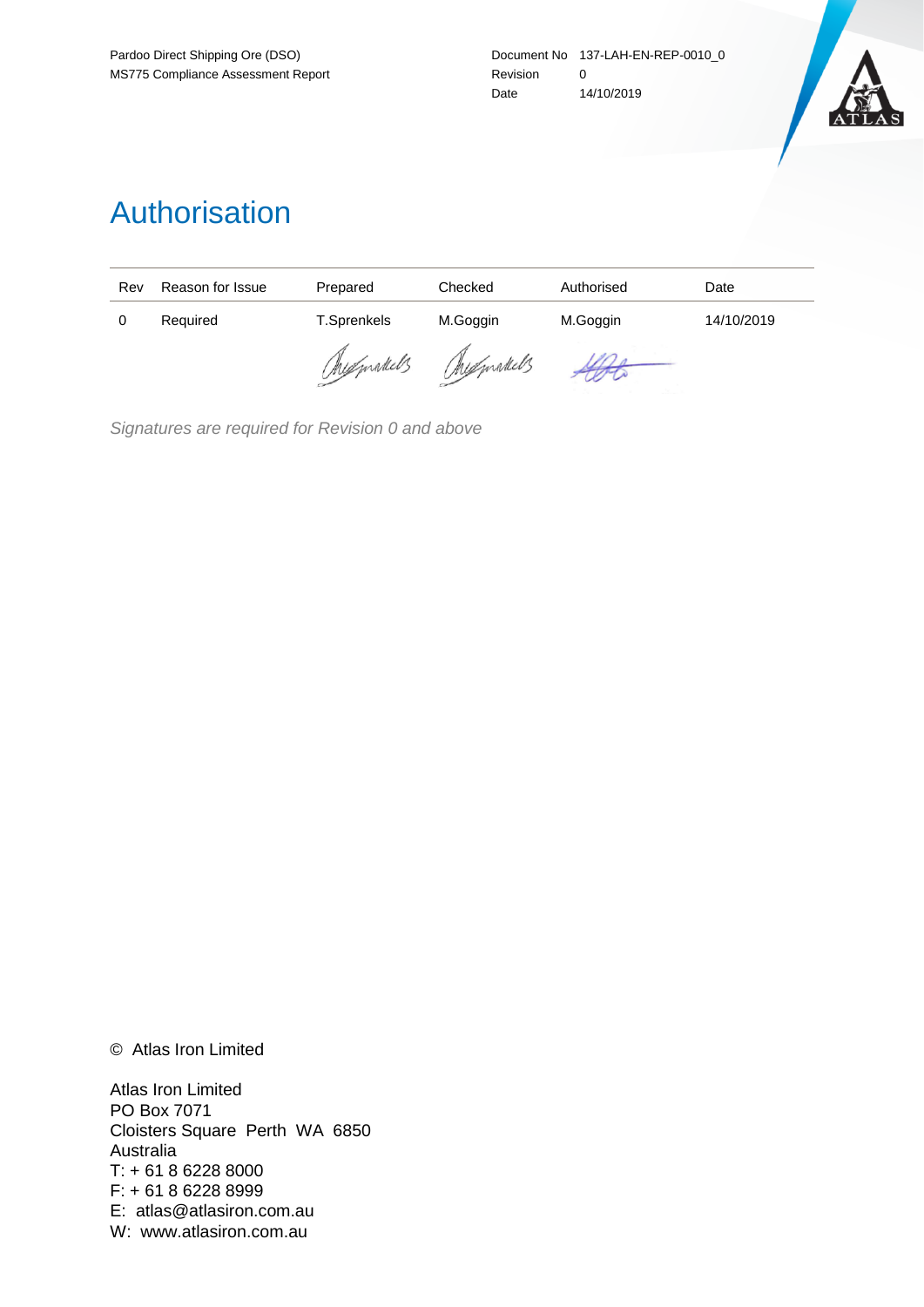Document No 137-LAH-EN-REP-0010\_04 Revision 0 Date 09/10/2019



## 1. Introduction

The Atlas Iron Limited (Atlas) Pardoo direct shipping ore (DSO) Project (the Project) is located in the Pilbara region of Western Australia, with the mine site situated approximately 70km east of Port Hedland.

The Pardoo DSO project was assessed through a Public Environmental Review (PER) under Part IV of the *Environmental Protection Act 1986* (EP Act) and approved under Ministerial Statement No. 775 on 3 October 2008.

This Compliance Assessment Report (CAR) has been prepared to satisfy Ministerial condition 4 of Ministerial Statement No. 775 for the Pardoo Project, in accordance with the Office of Environmental Protection's (OEPA's) *Post Assessment Guideline No. 3 Preparing a Compliance Assessment Report* (August 2012). The review period for this CAR is 3 October 2018 through to 2 October 2019.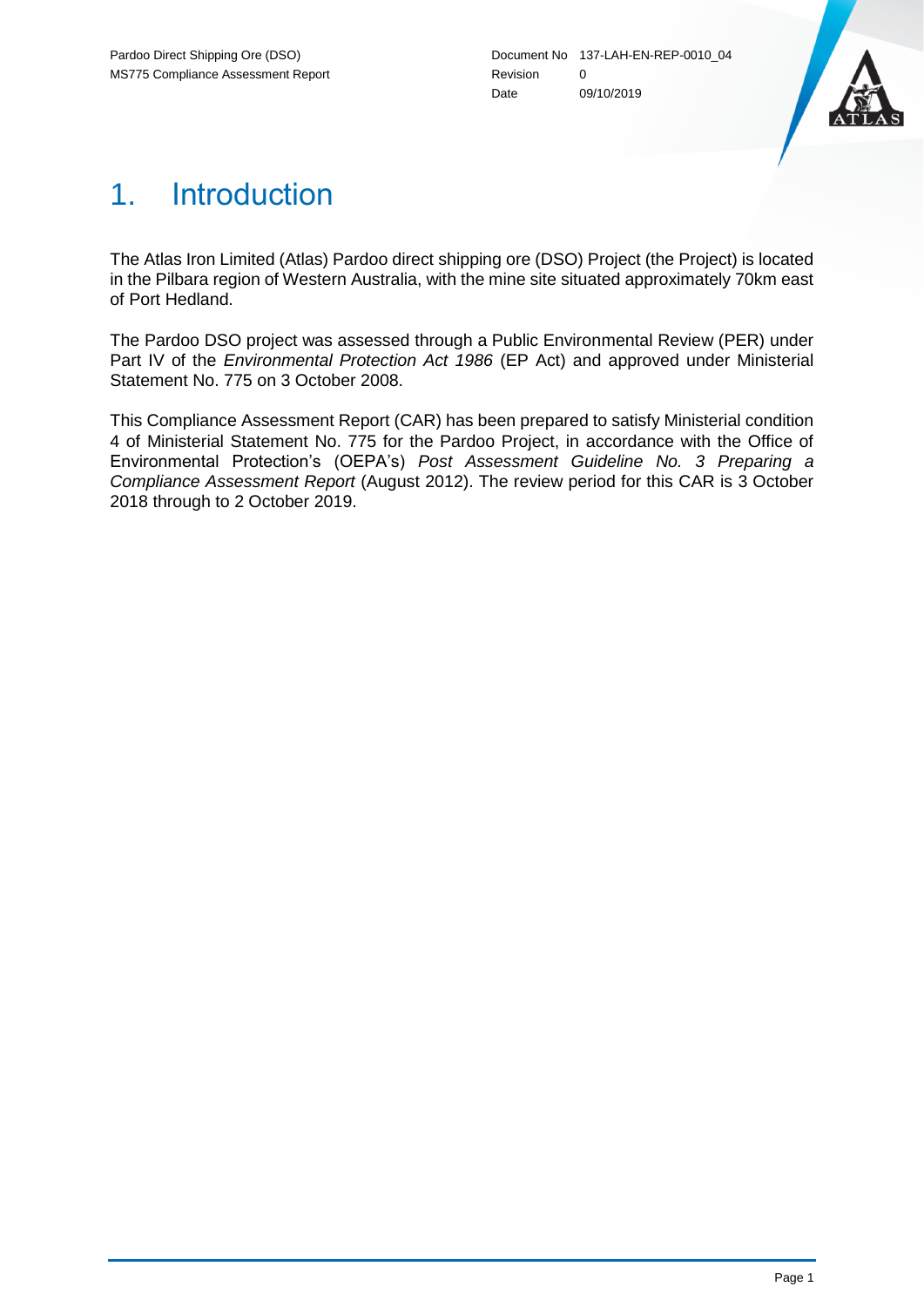

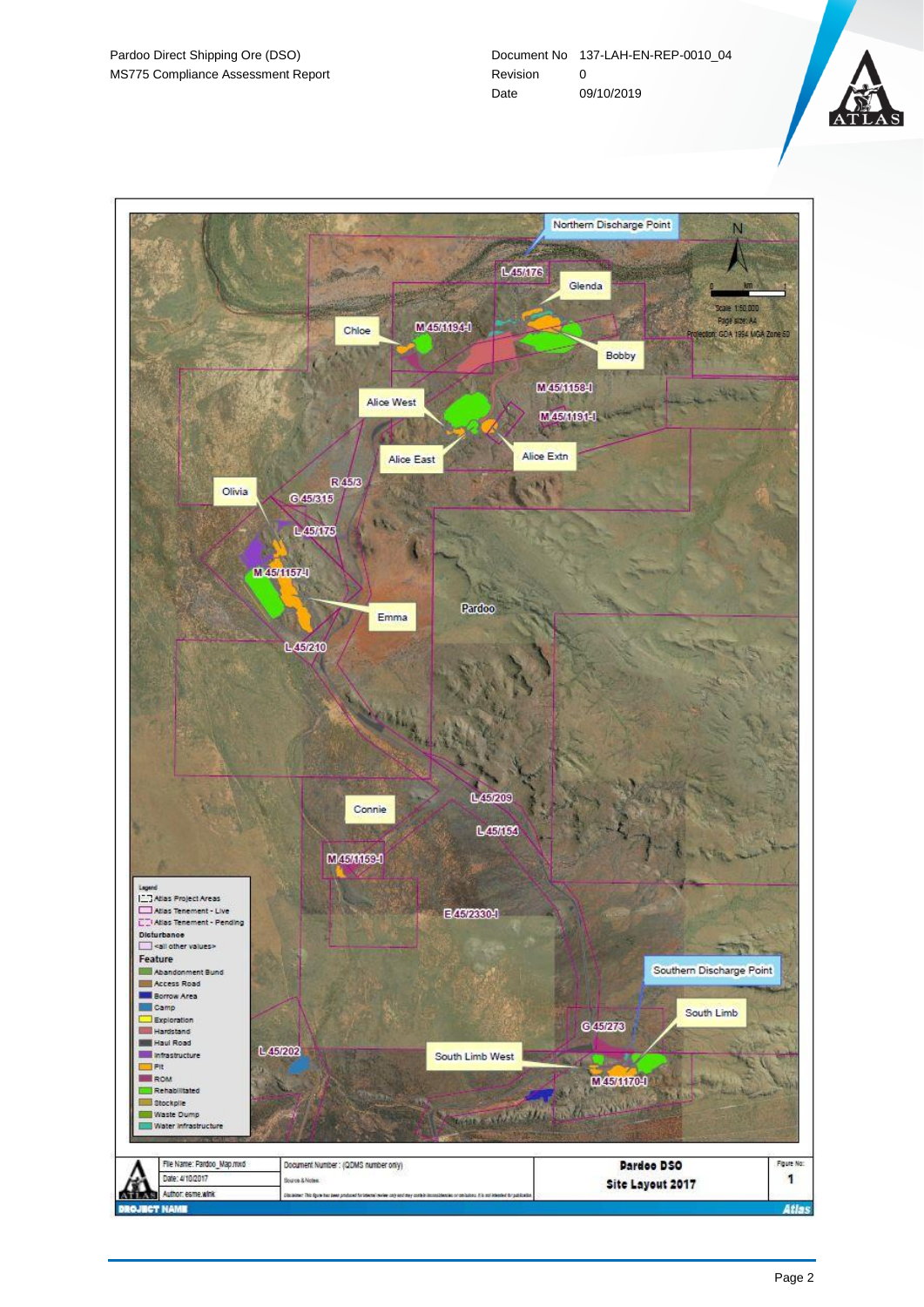

## 2. Implementation Status

The Project commenced construction in October 2008, shipping first ore through Port Hedland in December 2008. The approved mining rate was 3 million tonnes per annum (Mtpa) in accordance with Schedule 1 - Attachment 4 to Ministerial Statement 775. The Project ceased operations in 2014 following the mining of all economic ore reserves.

During this assessment period the Pardoo DSO Project remained in care and maintenance.

### **2.1 Significant Changes to the Project**

No significant changes occurred at the Project during the reporting period.

### **2.2 Water Management Plan**

Atlas conducted water monitoring at Pardoo in accordance with the approved Mine Closure Plan (Atlas, 2013).

### **2.3 Aboriginal Cultural Heritage Management Plan**

In accordance with Condition 9 of MS775 Atlas' Aboriginal Cultural Heritage Management Plan (ACHMP) was prepared and submitted to the Department of Indigenous Affairs (DIA) in 2009.

The Ngarla Native Title Working Group was formed and this group has undertaken and assisted with several ethnographic and archaeological surveys over the proposed and approved project areas.

During the assessment period there were no changes to the ACHMP.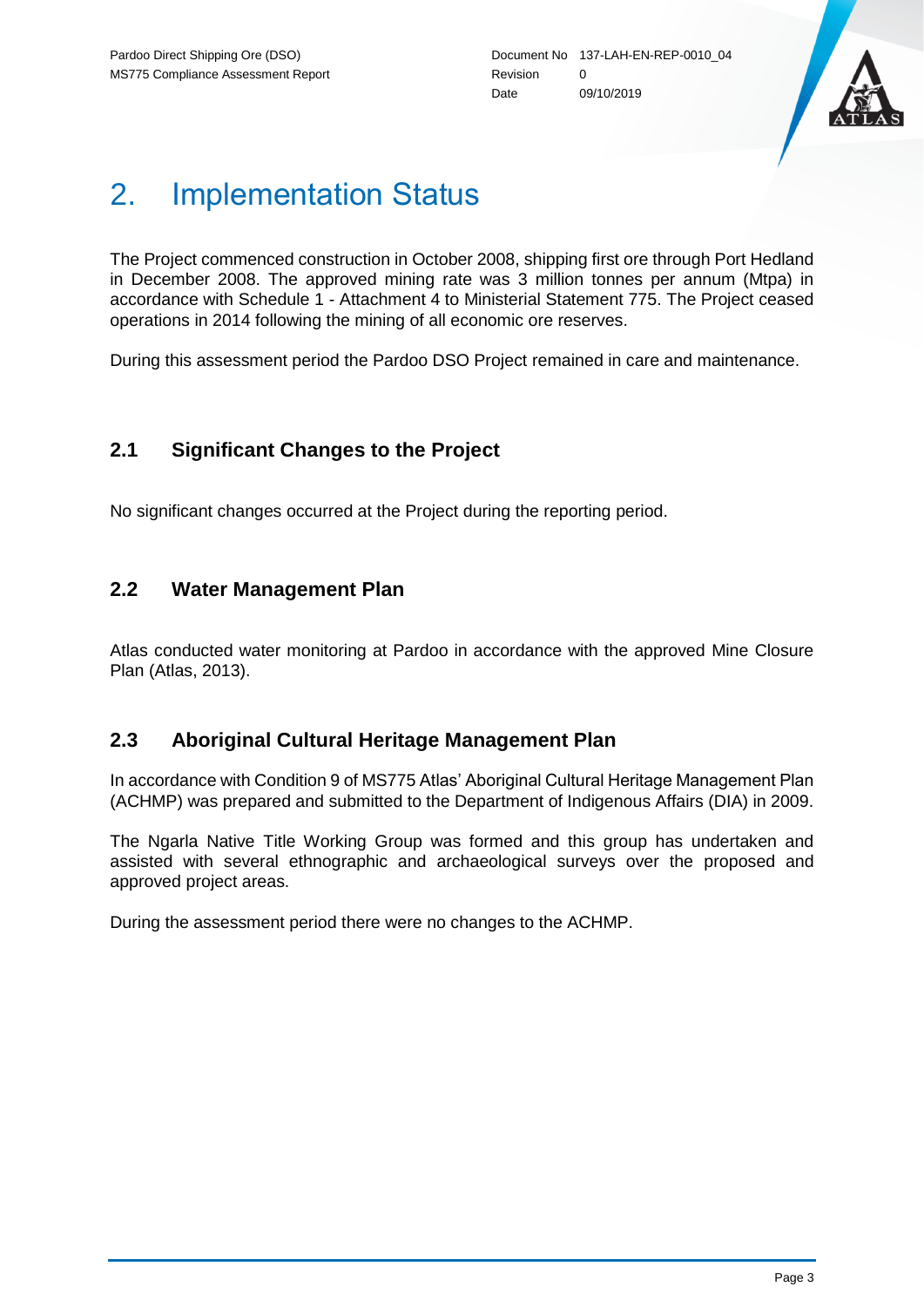Document No 137-LAH-EN-REP-0010\_04 Revision 0 Date 09/10/2019



### 3. Compliance

This audit table is a summary and timetable of conditions and commitments applying to this project. Refer to the Minister's Statement for full detail/precise wording of individual elements.

Abbreviations: CAR = Compliance Assessment Report; CEO = Chief Executive Officer of OEPA; DER = Department of Environment Regulation; DIA = Department of Indigenous Affairs; DMP = Department of Mining and Petroleum; DoH = Department of Health; DoW = Department of Water, EPA = Environmental Protection Authority, Minister for Env = Minister for the Environment; OEPA = Office of the Environmental Protection Authority.

Compliance Status: C = Compliant, CLD = Completed, NC = Non – compliant, NR = Not Required at this stage. Please note the terms NA = Not Audited and VR = Verification Required are only for OEPA use. IP = In Process may only be used by the proponent in circumstances outlined in Section 2.8 of the *Post Assessment Guideline for Preparing an Audit Table*.

#### **Table 3.1 – MS775 Audit Table**

| <b>Audit</b><br><b>Code</b> | <b>Subject</b>          | <b>Requirement</b>                                                                                                                                                                    | <b>Status</b> | <b>Further Information</b>                                                                                                                                                                                                                                                                                                                                                                             |
|-----------------------------|-------------------------|---------------------------------------------------------------------------------------------------------------------------------------------------------------------------------------|---------------|--------------------------------------------------------------------------------------------------------------------------------------------------------------------------------------------------------------------------------------------------------------------------------------------------------------------------------------------------------------------------------------------------------|
| 775:<br>$4 - 1$             | Compliance<br>Reporting | Submit environmental compliance reports to the CEO of the DEC annually, reporting on the<br>previous twelve months unless required by the CEO of DEC to report more frequently.       | C             | shall<br>This<br>report<br>be<br>submitted before Oct 31 and<br>address requirements as<br>appropriate.                                                                                                                                                                                                                                                                                                |
| 775:<br>$7 - 1$             | Flora and<br>Vegetation | In implementing the proposal, the proponent shall ensure that priority flora outside the pit<br>infrastructure areas shown in Figure 1 of Schedule 1 are not impacted by the proposal | <b>CLD</b>    | Atlas<br>commissioned<br>Woodman Environmental to<br>monitor<br>priority<br>flora<br>populations<br>adjacent to<br>operational<br>from<br>areas<br>2009-2014. The monitoring<br>was conducted again in<br>2017<br>identify<br>to<br>any<br>continuing<br>impacts<br>on<br>priority flora (post mining).<br>The results demonstrate no<br>impact to priority flora with<br>no future impacts predicted. |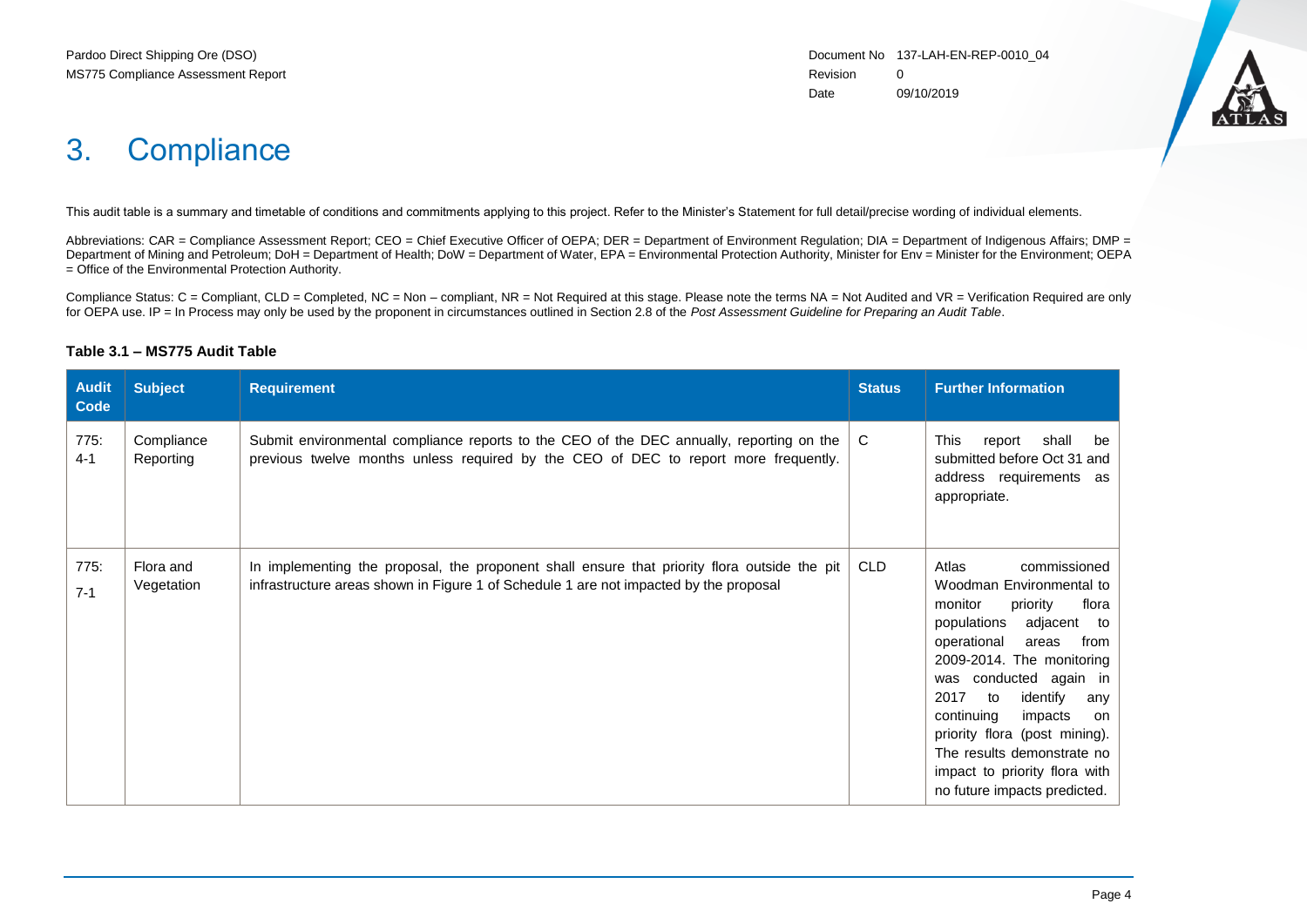

| <b>Audit</b><br>Code | <b>Subject</b> | <b>Requirement</b>                                                                                                                                                                                                                                                                                                                                                                                       | <b>Status</b> | <b>Further Information</b>                                                                                                                                                                                  |
|----------------------|----------------|----------------------------------------------------------------------------------------------------------------------------------------------------------------------------------------------------------------------------------------------------------------------------------------------------------------------------------------------------------------------------------------------------------|---------------|-------------------------------------------------------------------------------------------------------------------------------------------------------------------------------------------------------------|
| $7 - 2$              |                | In implementing the proposal, the proponent shall ensure that no more than 10% of priority flora<br>within the two dewater discharge saturation zones of 14 and 10 hectares is lost.                                                                                                                                                                                                                     | $\mathbf C$   | priority<br>No.<br>flora<br>were<br>recorded within the dewater<br>discharge saturation zone in<br>2014, 2017<br>or<br>2019<br>monitoring.                                                                  |
| $7 - 3$              |                | The proponent shall monitor, in liaison with the Department of Environment and Conservation,<br>priority flora and vegetation in the proposal area and down gradient of dewatering discharge to<br>detect any impact of the proposal on priority flora species and vegetation. This monitoring is to<br>be carried out to the satisfaction of the CEO of the Department of Environment and Conservation. | C             | Vegetation monitoring was<br>undertaken by Woodman<br>Environmental from 2008-<br>2014, 2017 and 2019.                                                                                                      |
| $7 - 4$              |                | The proponent shall submit the results of monitoring referred to in condition 7-3 to the CEO of<br>the Department of Environment and Conservation at times determined by the CEO of the<br>Department of Environment and Conservation.                                                                                                                                                                   | $\mathsf{C}$  | Pardoo<br><b>DSO</b><br>The<br>Environmental<br>Discharge<br>Vegetation<br>Health<br>Monitoring<br>Report<br>(Woodman,<br>2019)<br>was<br>submitted in 2019.                                                |
| $7 - 5$              |                | The proponent shall immediately provide proposed management measures to the CEO of the<br>Department of Environment and Conservation in the event that the requirements of condition 7-<br>1 and 7-2 are not met or are not likely to be met.                                                                                                                                                            | C             | action<br>No.<br>required as<br>Condition 7-1 and 7-2 have<br>been met. Priority flora has<br>been discontinued as the<br>intent of the conditions have<br>been met and no future<br>impacts are predicted. |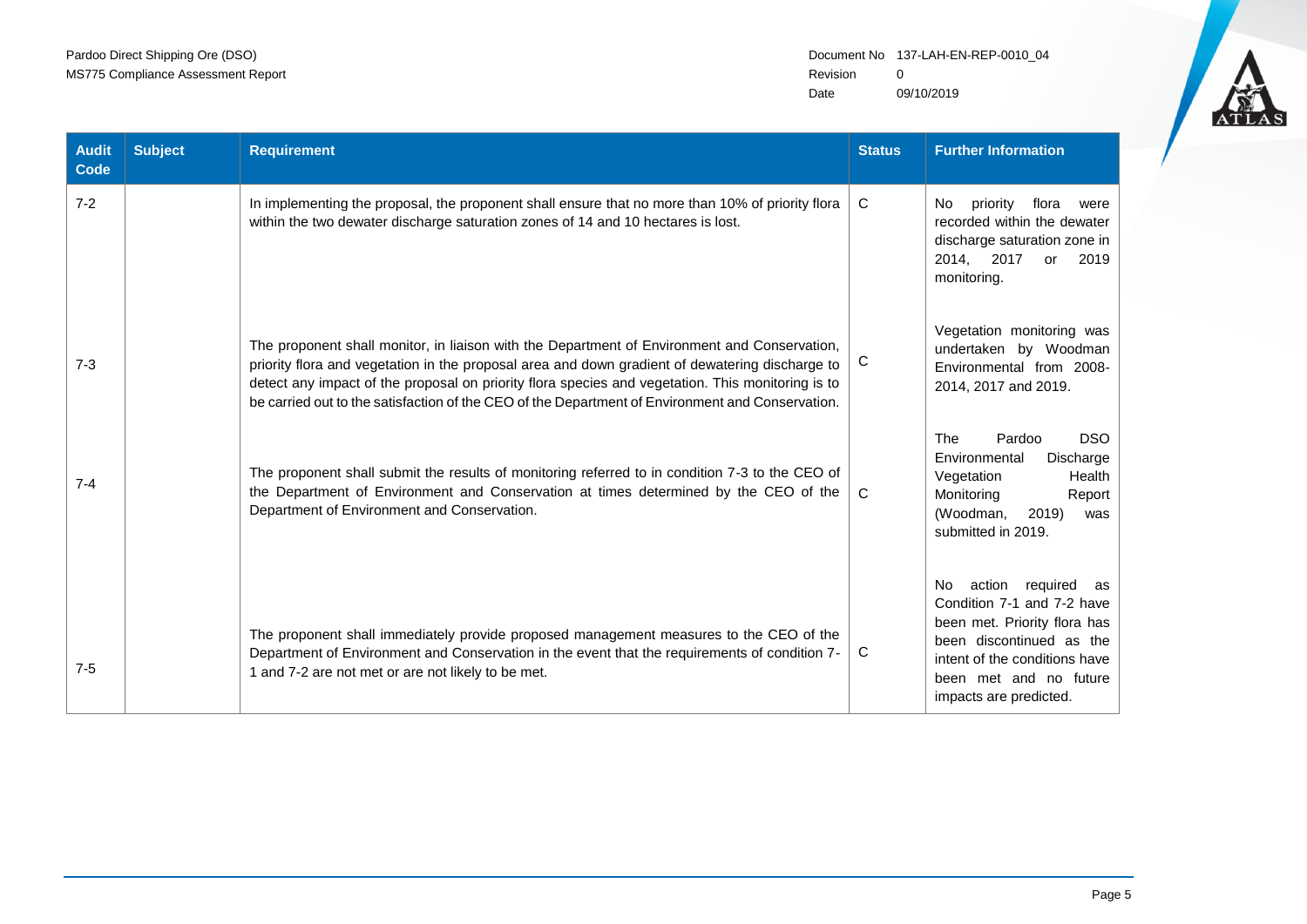

| <b>Audit</b><br>Code | <b>Subject</b>                                     | <b>Requirement</b>                                                                                                                                                                                                                                                                                                                                                                                                                | <b>Status</b> | <b>Further Information</b>                                                                                                                            |
|----------------------|----------------------------------------------------|-----------------------------------------------------------------------------------------------------------------------------------------------------------------------------------------------------------------------------------------------------------------------------------------------------------------------------------------------------------------------------------------------------------------------------------|---------------|-------------------------------------------------------------------------------------------------------------------------------------------------------|
| 775:<br>$9 - 1$      | Aboriginal<br>Heritage                             | Prepare an Aboriginal Cultural Heritage Management Plan that meets the objectives specified in<br>this condition.                                                                                                                                                                                                                                                                                                                 | <b>CLD</b>    | Aboriginal Cultural Heritage<br>Management<br>Plan<br>(ACHMP)<br>submitted<br>and<br>approved.<br>ACHMP implemented.                                  |
| $9 - 2$              |                                                    | Consult with the Department of Indigenous Affairs (DIA) in the preparation of the Aboriginal<br>Cultural Heritage Management Plan.                                                                                                                                                                                                                                                                                                | <b>CLD</b>    |                                                                                                                                                       |
| $9 - 3$              |                                                    | Ensure that changes to the biological and physical environment arising from the implementation<br>of the proposal do not adversely affect Aboriginal cultural heritage values, through: 1. Identify<br>Aboriginal heritage sites. 2. Identify potential impacts. 3. Identify and implement appropriate<br>management measures in consultation with the Ngarla People. 4. Inform all project stakeholders<br>of their obligations. | <b>CLD</b>    | <b>ACHMP</b><br>implemented.                                                                                                                          |
| $9 - 4$              |                                                    | Implement the Aboriginal Cultural Heritage Management Plan.                                                                                                                                                                                                                                                                                                                                                                       | <b>CLD</b>    | ACHMP implemented. Atlas<br>completed heritage surveys<br>prior to any disturbance and<br>maintains<br>a<br>geospatial<br>database of heritage sites. |
| 775:<br>$10-1$       | Closure /<br>Decommission<br>and<br>Rehabilitation | Conduct surveys of the proposal area to collect baseline information on pre-mining soil profiles<br>prior to the commencement of productive mining.                                                                                                                                                                                                                                                                               | <b>CLD</b>    | Conducted prior to mining<br>commencing.                                                                                                              |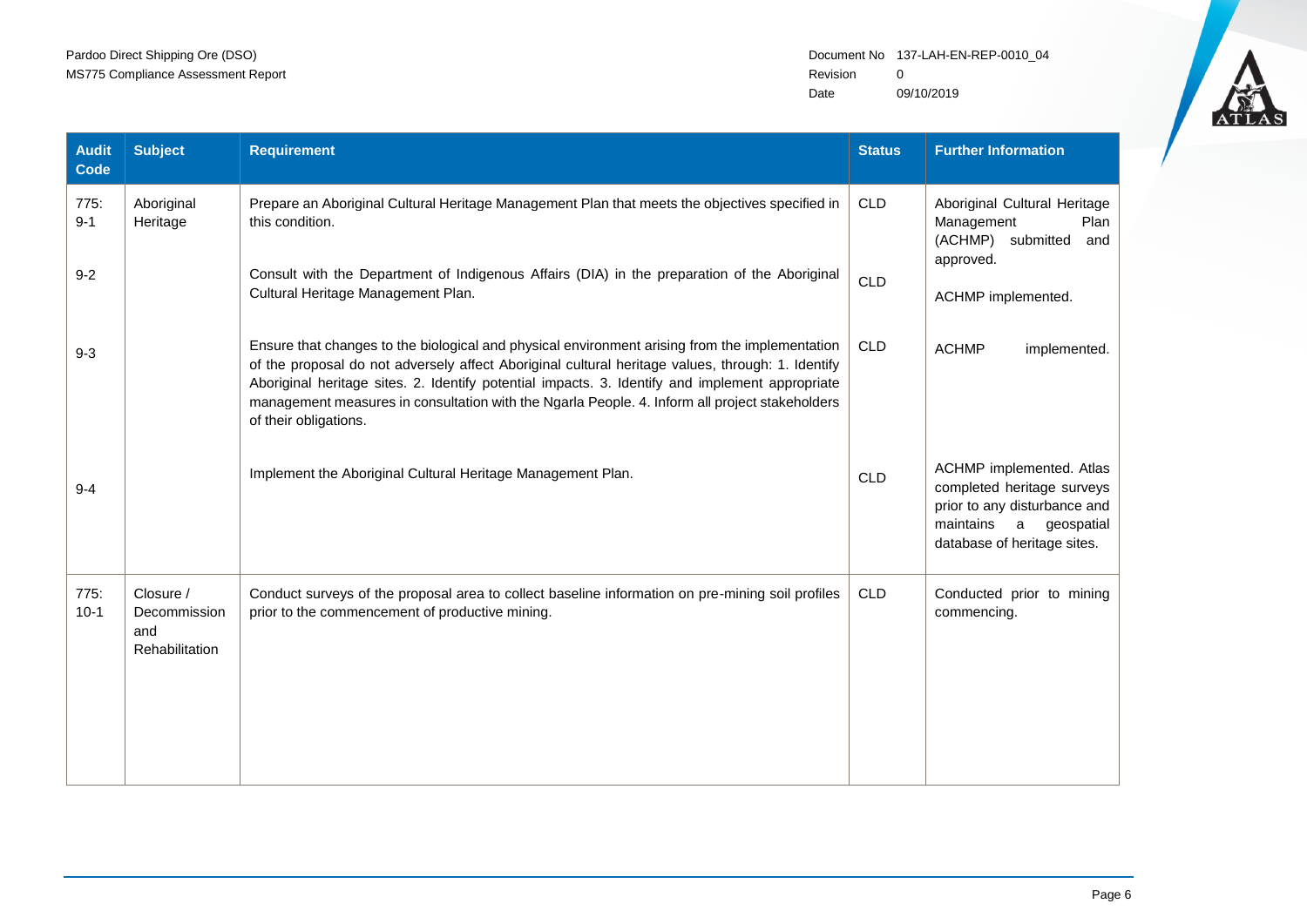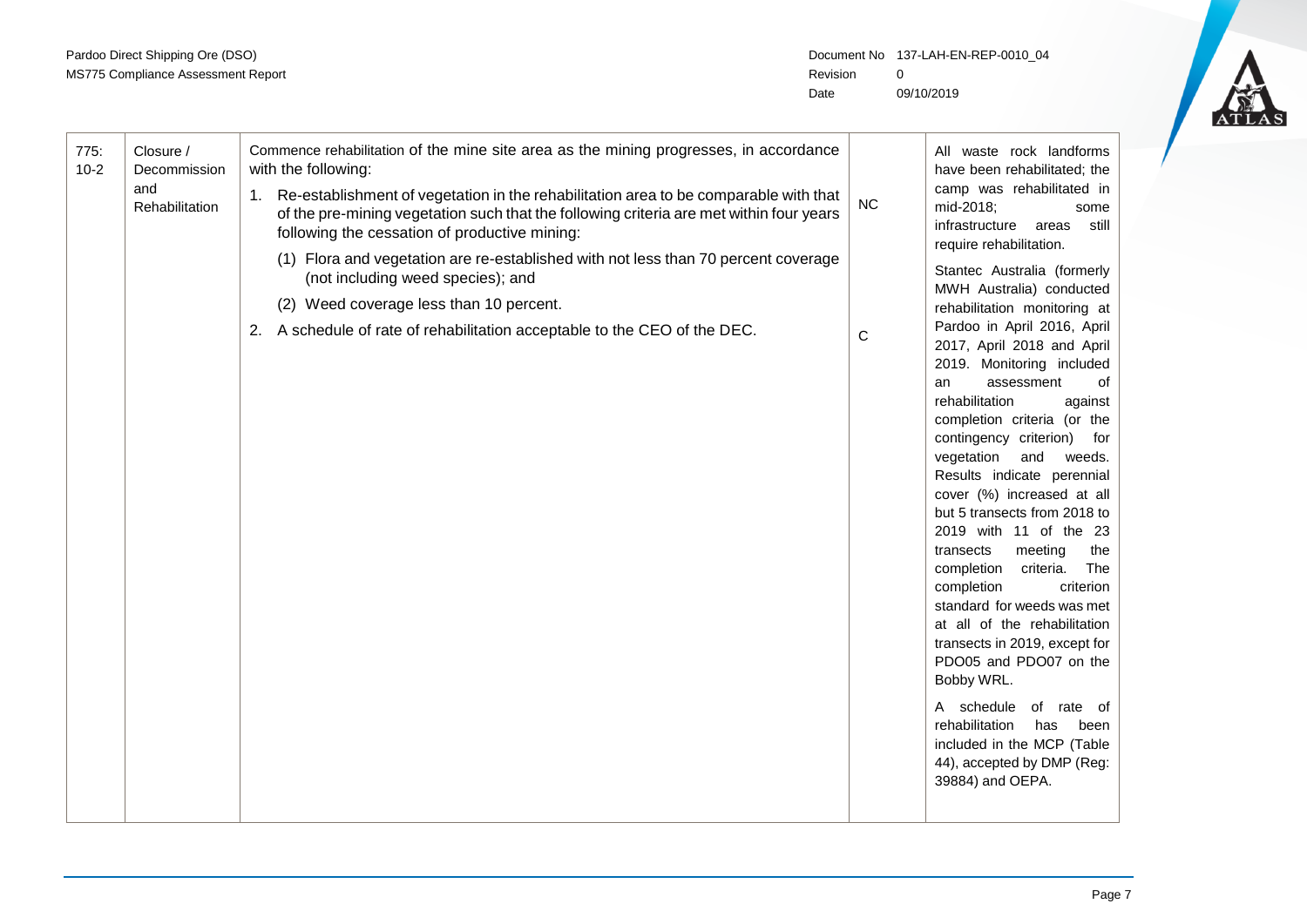

| <b>Audit</b><br><b>Code</b> | <b>Subject</b> | <b>Requirement</b>                                                                                                                                                                                                                                 | <b>Status</b> | <b>Further Information</b>                                                                                                                                                                                                                                                                                                                           |
|-----------------------------|----------------|----------------------------------------------------------------------------------------------------------------------------------------------------------------------------------------------------------------------------------------------------|---------------|------------------------------------------------------------------------------------------------------------------------------------------------------------------------------------------------------------------------------------------------------------------------------------------------------------------------------------------------------|
| $10-3$                      |                | Ensure that the final pit lakes do not cause significant environmental impacts arising from<br>groundwater pollution or through attracting native fauna which may subsequently be harmed or<br>fauna which may harm surrounding native vegetation. | $\mathsf C$   | Nominated<br>groundwater<br>pit lakes are<br>bores and<br>annually<br>sampled<br>in<br>accordance<br>with<br>the<br>Mine Closure<br>approved<br>Plan. Results are included in<br>the Annual Aquifer Report<br>submitted to the DWER.                                                                                                                 |
|                             |                |                                                                                                                                                                                                                                                    |               | Abandonment bunds have<br>been constructed around all<br>open pits to prevent fauna<br>entering the lakes.                                                                                                                                                                                                                                           |
| $10 - 4$                    |                | In liaison with the DEC, monitor progressively the performance of rehabilitation against the<br>criteria in 10-2 based on annual reporting.                                                                                                        | C             | Stantec Australia (formerly<br>MWH Australia) conducted<br>rehabilitation monitoring at<br>Pardoo in April 2016, April<br>2017, April 2018 and April<br>2019.<br>The<br>monitoring<br>included an assessment of<br>rehabilitation<br>against<br>completion<br>criteria<br>for<br>vegetation, surface water<br>(erosion), weeds and quoll<br>habitat. |
| $10-5$                      |                | Submit annually a report of the rehabilitation performance monitoring required by condition 10.4<br>to the CEO of DEC.                                                                                                                             | C             | 2019<br>The<br>Pardoo<br>Rehabilitation<br>Monitoring<br>Assessment (Stantec, 2019)<br>and Pardoo 2019 Weed<br>Assessment (Stantec, 2019)<br>have been provided on<br>submission of this report.                                                                                                                                                     |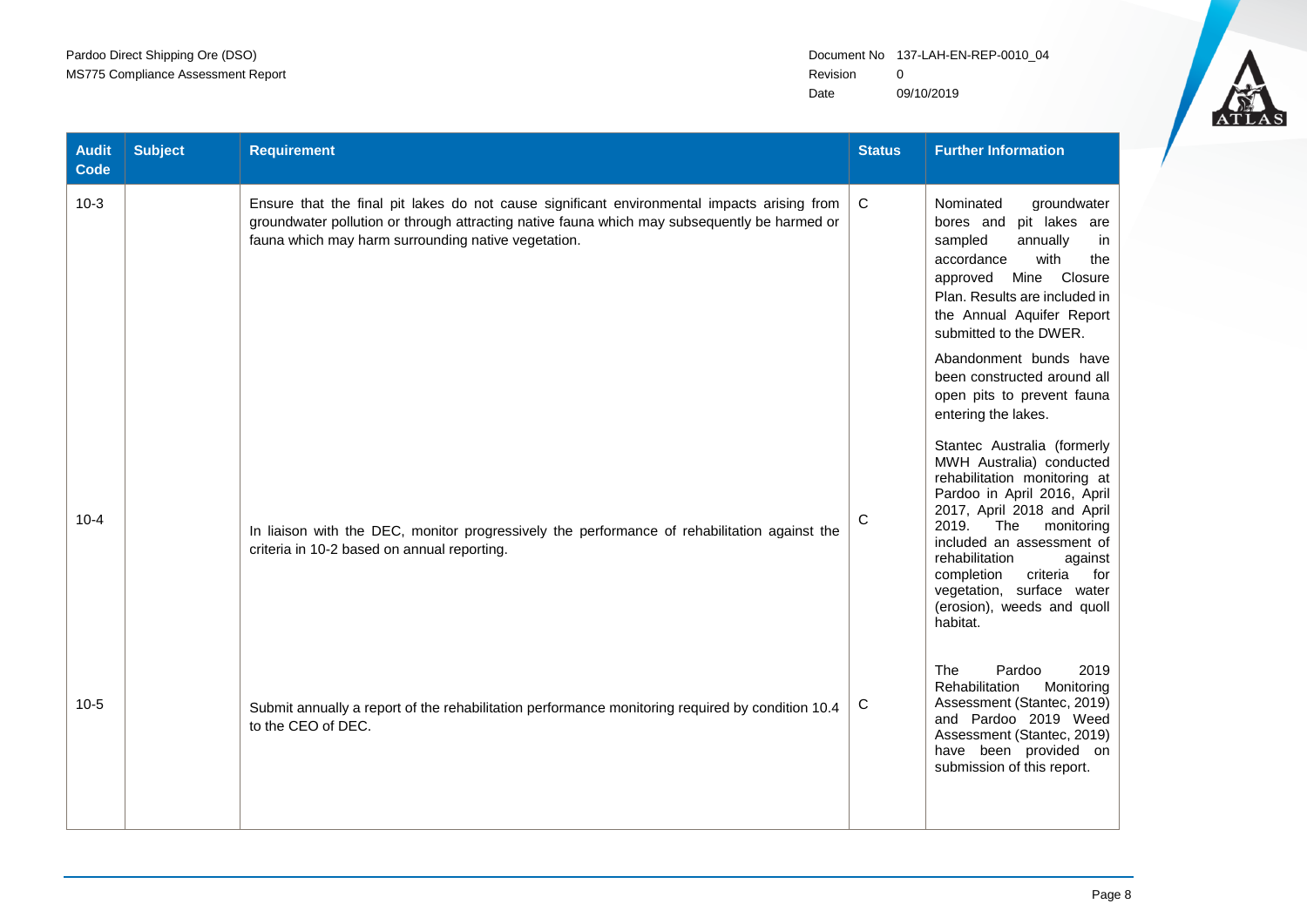Document No 137-LAH-EN-REP-0010\_04 Revision 0 Date 09/10/2019



This page has been left blank intentionally